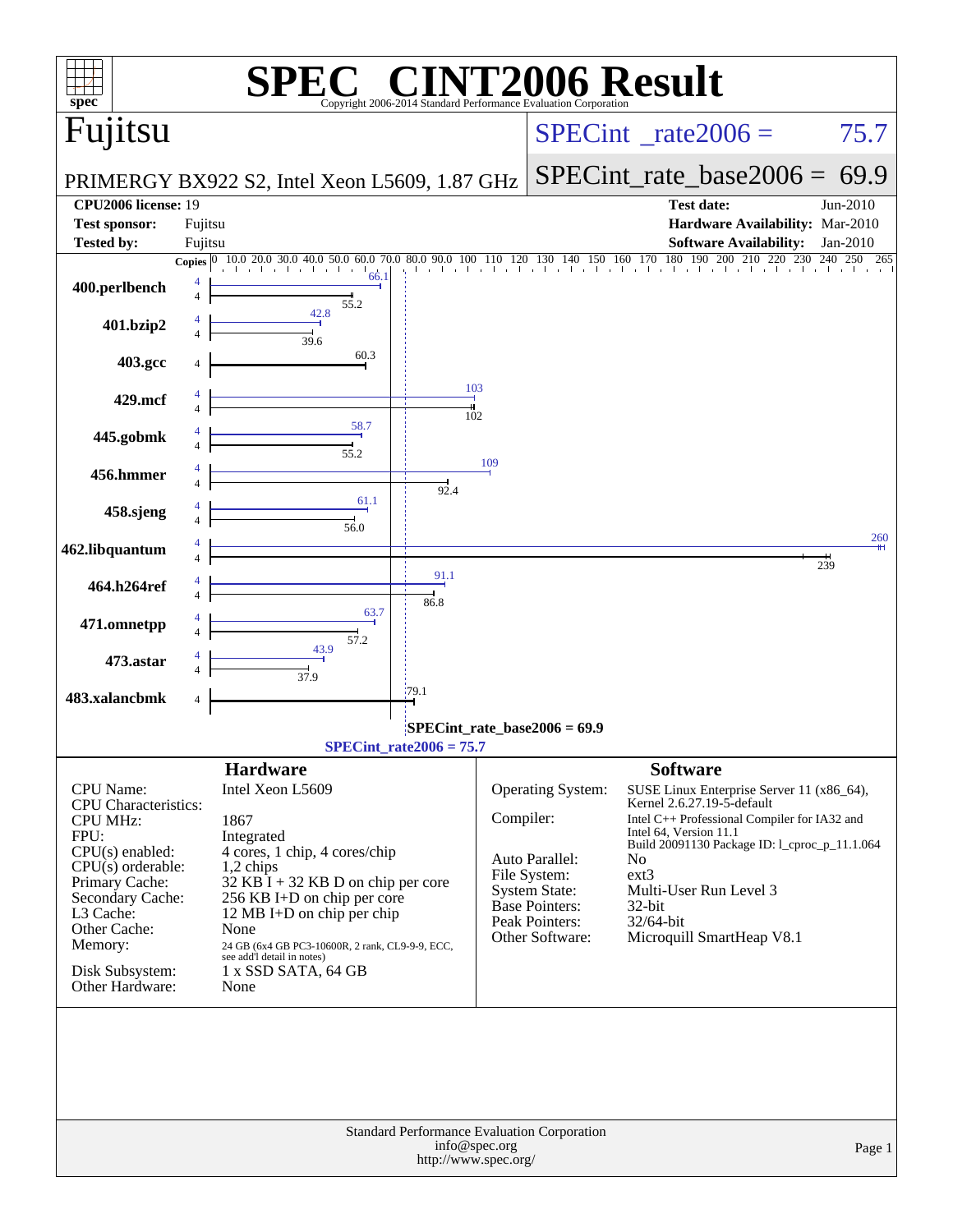

# **[SPEC CINT2006 Result](http://www.spec.org/auto/cpu2006/Docs/result-fields.html#SPECCINT2006Result)**

# Fujitsu

## SPECint rate $2006 = 75.7$

PRIMERGY BX922 S2, Intel Xeon L5609, 1.87 GHz

**[Tested by:](http://www.spec.org/auto/cpu2006/Docs/result-fields.html#Testedby)** Fujitsu **[Software Availability:](http://www.spec.org/auto/cpu2006/Docs/result-fields.html#SoftwareAvailability)** Jan-2010

[SPECint\\_rate\\_base2006 =](http://www.spec.org/auto/cpu2006/Docs/result-fields.html#SPECintratebase2006) 69.9 **[CPU2006 license:](http://www.spec.org/auto/cpu2006/Docs/result-fields.html#CPU2006license)** 19 **[Test date:](http://www.spec.org/auto/cpu2006/Docs/result-fields.html#Testdate)** Jun-2010 **[Test sponsor:](http://www.spec.org/auto/cpu2006/Docs/result-fields.html#Testsponsor)** Fujitsu **[Hardware Availability:](http://www.spec.org/auto/cpu2006/Docs/result-fields.html#HardwareAvailability)** Mar-2010

### **[Results Table](http://www.spec.org/auto/cpu2006/Docs/result-fields.html#ResultsTable)**

|                    | <b>Base</b>   |                |             |                |       |                                                                                                          |       |               | <b>Peak</b>    |              |                |              |                |              |  |
|--------------------|---------------|----------------|-------------|----------------|-------|----------------------------------------------------------------------------------------------------------|-------|---------------|----------------|--------------|----------------|--------------|----------------|--------------|--|
| <b>Benchmark</b>   | <b>Copies</b> | <b>Seconds</b> | Ratio       | <b>Seconds</b> | Ratio | <b>Seconds</b>                                                                                           | Ratio | <b>Copies</b> | <b>Seconds</b> | <b>Ratio</b> | <b>Seconds</b> | <b>Ratio</b> | <b>Seconds</b> | <b>Ratio</b> |  |
| 400.perlbench      |               | 708            | 55.2        | 715            | 54.6  | 708                                                                                                      | 55.2  |               | 591            | 66.1         | 595            | 65.7         | 591            | 66.1         |  |
| 401.bzip2          |               | 975            | <b>39.6</b> | 972            | 39.7  | 975                                                                                                      | 39.6  |               | 902            | 42.8         | 905            | 42.7         | 902            | 42.8         |  |
| $403.\mathrm{gcc}$ |               | 533            | 60.4        | 534            | 60.3  | 536                                                                                                      | 60.1  |               | 533            | 60.4         | 534            | 60.3         | 536            | 60.1         |  |
| $429$ .mcf         |               | 360            | 101         | 356            | 103   | 357                                                                                                      | 102   |               | 356            | 103          | 356            | 103          | 356            | 103          |  |
| $445$ .gobmk       |               | 761            | 55.2        | 760            | 55.2  | 762                                                                                                      | 55.1  |               | 714            | 58.7         | 716            | 58.6         | 714            | 58.7         |  |
| 456.hmmer          |               | 406            | 91.9        | 404            | 92.4  | 404                                                                                                      | 92.4  |               | 344            | 109          | 344            | 108          | 344            | 109          |  |
| $458$ .sjeng       |               | 864            | 56.0        | 865            | 56.0  | 865                                                                                                      | 56.0  |               | 792            | 61.1         | 792            | 61.1         | 792            | 61.1         |  |
| 462.libquantum     |               | 344            | 241         | 347            | 239   | 360                                                                                                      | 230   |               | 319            | 260          | 319            | 260          | 317            | 262          |  |
| 464.h264ref        |               | 1020           | 86.8        | 1019           | 86.9  | 1021                                                                                                     | 86.7  |               | 972            | 91.1         | 971            | 91.1         | 974            | 90.9         |  |
| 471.omnetpp        |               | 437            | 57.2        | 437            | 57.3  | 437                                                                                                      | 57.2  |               | 392            | 63.7         | 392            | 63.7         | 393            | 63.6         |  |
| $473$ . astar      |               | 738            | 38.0        | 740            | 37.9  | 741                                                                                                      | 37.9  |               | 638            | 44.0         | 640            | 43.9         | 639            | 43.9         |  |
| 483.xalancbmk      |               | 349            | 79.2        | 349            | 79.1  | 349                                                                                                      | 79.0  |               | 349            | 79.2         | 349            | 79.1         | 349            | 79.0         |  |
|                    |               |                |             |                |       | Results appear in the order in which they were run. Bold underlined text indicates a median measurement. |       |               |                |              |                |              |                |              |  |

#### **[Submit Notes](http://www.spec.org/auto/cpu2006/Docs/result-fields.html#SubmitNotes)**

The config file option 'submit' was used. numactl was used to bind copies to the cores

## **[Operating System Notes](http://www.spec.org/auto/cpu2006/Docs/result-fields.html#OperatingSystemNotes)**

'ulimit -s unlimited' was used to set the stacksize to unlimited prior to run

### **[Platform Notes](http://www.spec.org/auto/cpu2006/Docs/result-fields.html#PlatformNotes)**

 The system automatically configures the memory to run at 1067 MHz. BIOS configuration: Data Reuse Optimization = Disabled

## **[General Notes](http://www.spec.org/auto/cpu2006/Docs/result-fields.html#GeneralNotes)**

 For information about Fujitsu please visit: <http://www.fujitsu.com> Binaries were compiled on SLES 10 with Binutils 2.18.50.0.7.20080502

## **[Base Compiler Invocation](http://www.spec.org/auto/cpu2006/Docs/result-fields.html#BaseCompilerInvocation)**

[C benchmarks](http://www.spec.org/auto/cpu2006/Docs/result-fields.html#Cbenchmarks): [icc -m32](http://www.spec.org/cpu2006/results/res2010q3/cpu2006-20100716-12455.flags.html#user_CCbase_intel_icc_32bit_5ff4a39e364c98233615fdd38438c6f2)

Continued on next page

Standard Performance Evaluation Corporation [info@spec.org](mailto:info@spec.org) <http://www.spec.org/>

Page 2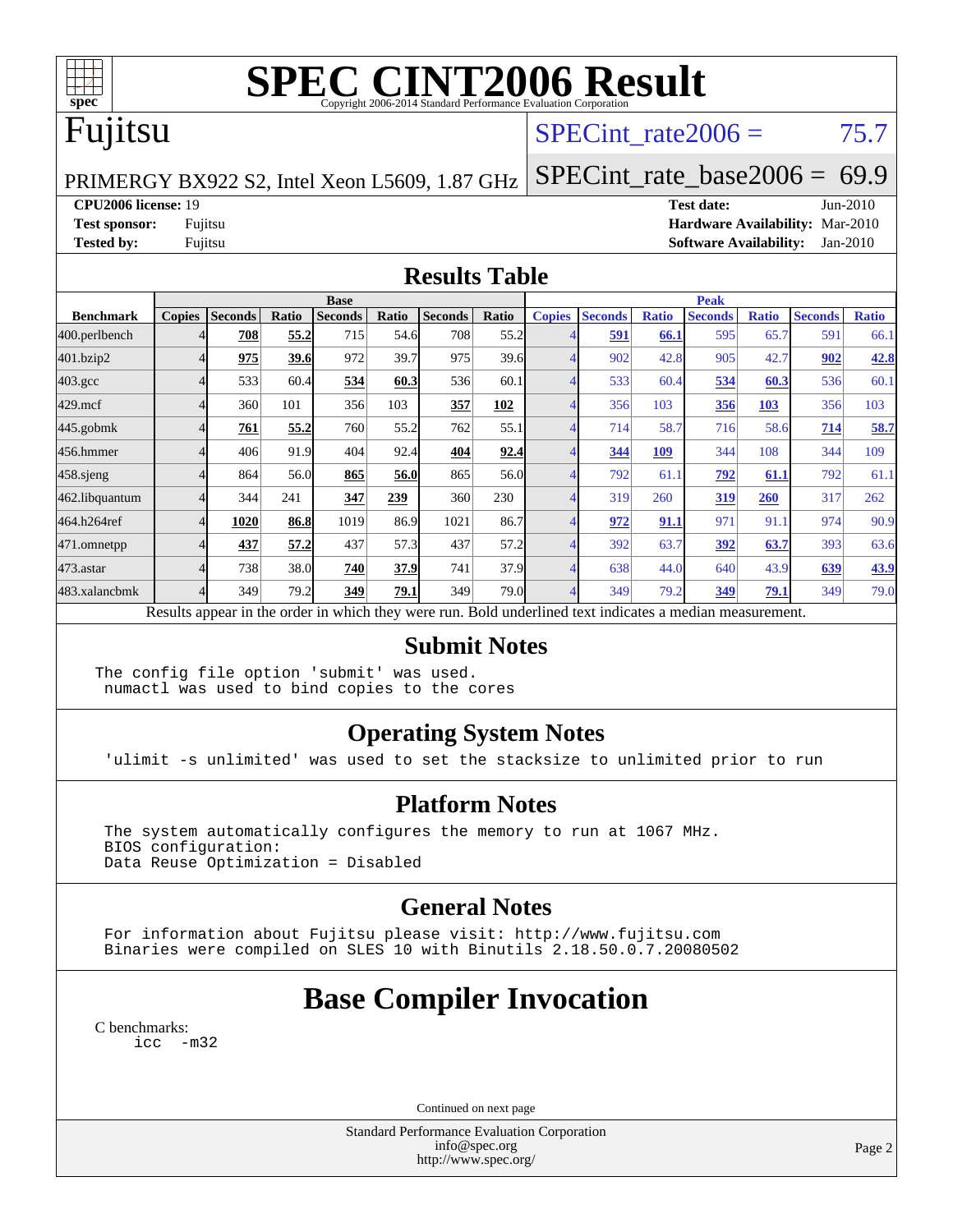| <b>SPEC CINT2006 Result</b>                                                                                                                                                                                                                                                   |                                                                                                                 |  |  |  |  |  |  |  |
|-------------------------------------------------------------------------------------------------------------------------------------------------------------------------------------------------------------------------------------------------------------------------------|-----------------------------------------------------------------------------------------------------------------|--|--|--|--|--|--|--|
| ${\bf spec}^*$<br>Copyright 2006-2014 Standard Performance Evaluation Corporation<br>Fujitsu                                                                                                                                                                                  | SPECint rate $2006 =$<br>75.7                                                                                   |  |  |  |  |  |  |  |
| PRIMERGY BX922 S2, Intel Xeon L5609, 1.87 GHz                                                                                                                                                                                                                                 | $SPECint_rate_base2006 = 69.9$                                                                                  |  |  |  |  |  |  |  |
| <b>CPU2006 license: 19</b><br><b>Test sponsor:</b><br>Fujitsu<br><b>Tested by:</b><br>Fujitsu                                                                                                                                                                                 | <b>Test date:</b><br>Jun-2010<br>Hardware Availability: Mar-2010<br><b>Software Availability:</b><br>$Jan-2010$ |  |  |  |  |  |  |  |
| <b>Base Compiler Invocation (Continued)</b><br>$C_{++}$ benchmarks:<br>icpc -m32                                                                                                                                                                                              |                                                                                                                 |  |  |  |  |  |  |  |
| <b>Base Portability Flags</b><br>400.perlbench: -DSPEC_CPU_LINUX_IA32<br>462.libquantum: -DSPEC_CPU_LINUX<br>483.xalancbmk: - DSPEC CPU LINUX                                                                                                                                 |                                                                                                                 |  |  |  |  |  |  |  |
| <b>Base Optimization Flags</b><br>C benchmarks:<br>-xSSE4.2 -ipo -03 -no-prec-div -static -opt-prefetch<br>$C_{++}$ benchmarks:<br>-xSSE4.2 -ipo -03 -no-prec-div -opt-prefetch -Wl,-z, muldefs<br>-L/home/cmplr/usr3/alrahate/cpu2006.1.1.ic11.1/libic11.1-32bit -lsmartheap |                                                                                                                 |  |  |  |  |  |  |  |
| <b>Base Other Flags</b><br>C benchmarks:<br>403.gcc: -Dalloca=_alloca                                                                                                                                                                                                         |                                                                                                                 |  |  |  |  |  |  |  |
| <b>Peak Compiler Invocation</b><br>C benchmarks (except as noted below):<br>icc<br>$-m32$<br>401.bzip2: icc -m64<br>456.hmmer: $\text{icc}$ -m64<br>458.sjeng: icc -m64<br>462.libquantum: icc -m64<br>C++ benchmarks (except as noted below):<br>icpc -m32                   |                                                                                                                 |  |  |  |  |  |  |  |

473.astar: [icpc -m64](http://www.spec.org/cpu2006/results/res2010q3/cpu2006-20100716-12455.flags.html#user_peakCXXLD473_astar_intel_icpc_64bit_fc66a5337ce925472a5c54ad6a0de310)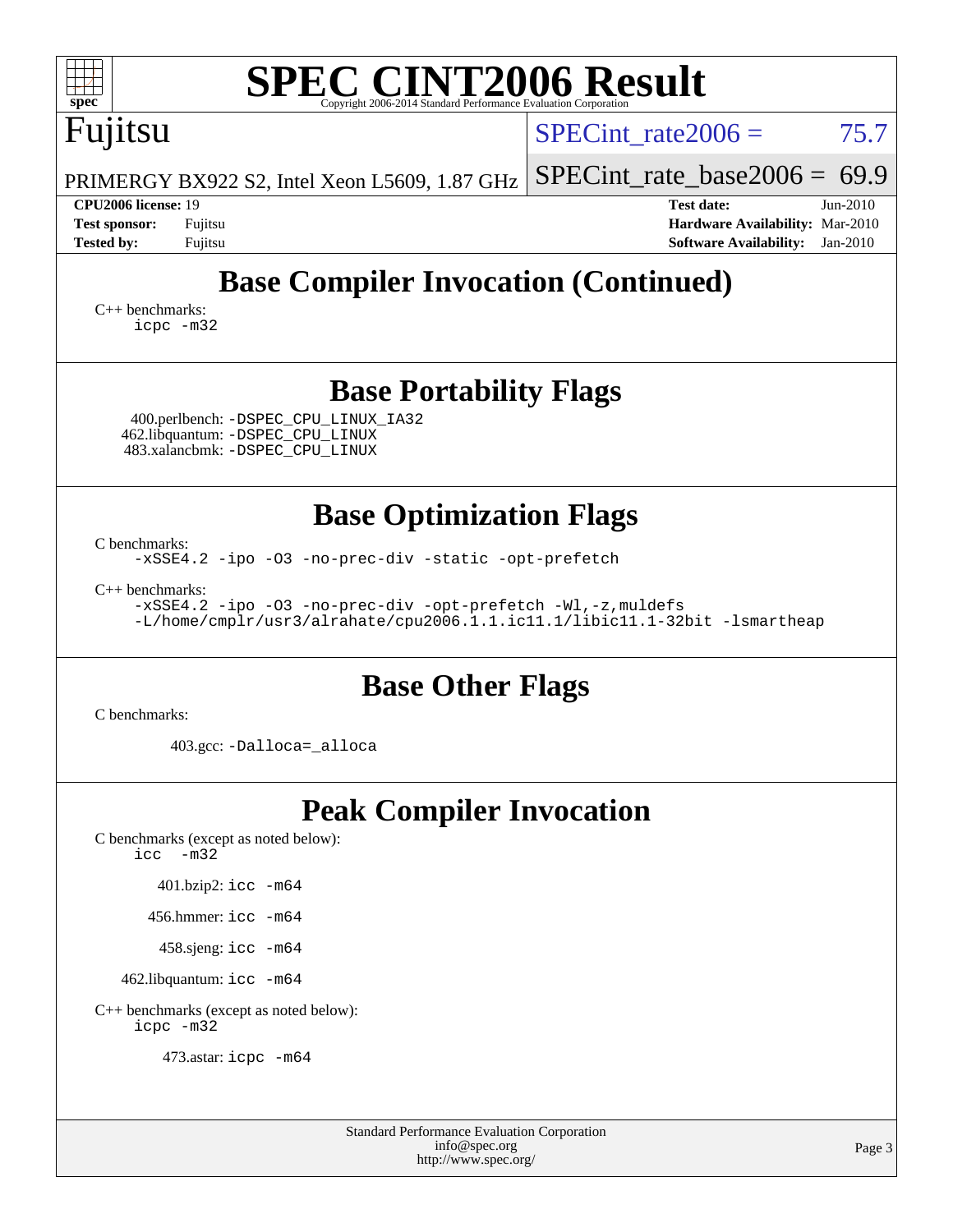

# **[SPEC CINT2006 Result](http://www.spec.org/auto/cpu2006/Docs/result-fields.html#SPECCINT2006Result)**

## Fujitsu

SPECint rate  $2006 = 75.7$ 

Page 4

PRIMERGY BX922 S2, Intel Xeon L5609, 1.87 GHz [SPECint\\_rate\\_base2006 =](http://www.spec.org/auto/cpu2006/Docs/result-fields.html#SPECintratebase2006) 69.9

**[CPU2006 license:](http://www.spec.org/auto/cpu2006/Docs/result-fields.html#CPU2006license)** 19 **[Test date:](http://www.spec.org/auto/cpu2006/Docs/result-fields.html#Testdate)** Jun-2010 **[Test sponsor:](http://www.spec.org/auto/cpu2006/Docs/result-fields.html#Testsponsor)** Fujitsu **[Hardware Availability:](http://www.spec.org/auto/cpu2006/Docs/result-fields.html#HardwareAvailability)** Mar-2010 **[Tested by:](http://www.spec.org/auto/cpu2006/Docs/result-fields.html#Testedby)** Fujitsu **[Software Availability:](http://www.spec.org/auto/cpu2006/Docs/result-fields.html#SoftwareAvailability)** Jan-2010

## **[Peak Portability Flags](http://www.spec.org/auto/cpu2006/Docs/result-fields.html#PeakPortabilityFlags)**

 400.perlbench: [-DSPEC\\_CPU\\_LINUX\\_IA32](http://www.spec.org/cpu2006/results/res2010q3/cpu2006-20100716-12455.flags.html#b400.perlbench_peakCPORTABILITY_DSPEC_CPU_LINUX_IA32) 401.bzip2: [-DSPEC\\_CPU\\_LP64](http://www.spec.org/cpu2006/results/res2010q3/cpu2006-20100716-12455.flags.html#suite_peakCPORTABILITY401_bzip2_DSPEC_CPU_LP64) 456.hmmer: [-DSPEC\\_CPU\\_LP64](http://www.spec.org/cpu2006/results/res2010q3/cpu2006-20100716-12455.flags.html#suite_peakCPORTABILITY456_hmmer_DSPEC_CPU_LP64) 458.sjeng: [-DSPEC\\_CPU\\_LP64](http://www.spec.org/cpu2006/results/res2010q3/cpu2006-20100716-12455.flags.html#suite_peakCPORTABILITY458_sjeng_DSPEC_CPU_LP64) 462.libquantum: [-DSPEC\\_CPU\\_LP64](http://www.spec.org/cpu2006/results/res2010q3/cpu2006-20100716-12455.flags.html#suite_peakCPORTABILITY462_libquantum_DSPEC_CPU_LP64) [-DSPEC\\_CPU\\_LINUX](http://www.spec.org/cpu2006/results/res2010q3/cpu2006-20100716-12455.flags.html#b462.libquantum_peakCPORTABILITY_DSPEC_CPU_LINUX) 473.astar: [-DSPEC\\_CPU\\_LP64](http://www.spec.org/cpu2006/results/res2010q3/cpu2006-20100716-12455.flags.html#suite_peakCXXPORTABILITY473_astar_DSPEC_CPU_LP64) 483.xalancbmk: [-DSPEC\\_CPU\\_LINUX](http://www.spec.org/cpu2006/results/res2010q3/cpu2006-20100716-12455.flags.html#b483.xalancbmk_peakCXXPORTABILITY_DSPEC_CPU_LINUX)

## **[Peak Optimization Flags](http://www.spec.org/auto/cpu2006/Docs/result-fields.html#PeakOptimizationFlags)**

[C benchmarks](http://www.spec.org/auto/cpu2006/Docs/result-fields.html#Cbenchmarks):

Standard Performance Evaluation Corporation 400.perlbench: [-xSSE4.2](http://www.spec.org/cpu2006/results/res2010q3/cpu2006-20100716-12455.flags.html#user_peakPASS2_CFLAGSPASS2_LDCFLAGS400_perlbench_f-xSSE42_f91528193cf0b216347adb8b939d4107)(pass 2) [-prof-gen](http://www.spec.org/cpu2006/results/res2010q3/cpu2006-20100716-12455.flags.html#user_peakPASS1_CFLAGSPASS1_LDCFLAGS400_perlbench_prof_gen_e43856698f6ca7b7e442dfd80e94a8fc)(pass 1) [-ipo](http://www.spec.org/cpu2006/results/res2010q3/cpu2006-20100716-12455.flags.html#user_peakPASS2_CFLAGSPASS2_LDCFLAGS400_perlbench_f-ipo)(pass 2) [-O3](http://www.spec.org/cpu2006/results/res2010q3/cpu2006-20100716-12455.flags.html#user_peakPASS2_CFLAGSPASS2_LDCFLAGS400_perlbench_f-O3)(pass 2) [-no-prec-div](http://www.spec.org/cpu2006/results/res2010q3/cpu2006-20100716-12455.flags.html#user_peakPASS2_CFLAGSPASS2_LDCFLAGS400_perlbench_f-no-prec-div)(pass 2) [-static](http://www.spec.org/cpu2006/results/res2010q3/cpu2006-20100716-12455.flags.html#user_peakPASS2_CFLAGSPASS2_LDCFLAGS400_perlbench_f-static)(pass 2) [-prof-use](http://www.spec.org/cpu2006/results/res2010q3/cpu2006-20100716-12455.flags.html#user_peakPASS2_CFLAGSPASS2_LDCFLAGS400_perlbench_prof_use_bccf7792157ff70d64e32fe3e1250b55)(pass 2) [-ansi-alias](http://www.spec.org/cpu2006/results/res2010q3/cpu2006-20100716-12455.flags.html#user_peakCOPTIMIZE400_perlbench_f-ansi-alias) 401.bzip2: [-xSSE4.2](http://www.spec.org/cpu2006/results/res2010q3/cpu2006-20100716-12455.flags.html#user_peakPASS2_CFLAGSPASS2_LDCFLAGS401_bzip2_f-xSSE42_f91528193cf0b216347adb8b939d4107)(pass 2) [-prof-gen](http://www.spec.org/cpu2006/results/res2010q3/cpu2006-20100716-12455.flags.html#user_peakPASS1_CFLAGSPASS1_LDCFLAGS401_bzip2_prof_gen_e43856698f6ca7b7e442dfd80e94a8fc)(pass 1) [-ipo](http://www.spec.org/cpu2006/results/res2010q3/cpu2006-20100716-12455.flags.html#user_peakPASS2_CFLAGSPASS2_LDCFLAGS401_bzip2_f-ipo)(pass 2) [-O3](http://www.spec.org/cpu2006/results/res2010q3/cpu2006-20100716-12455.flags.html#user_peakPASS2_CFLAGSPASS2_LDCFLAGS401_bzip2_f-O3)(pass 2) [-no-prec-div](http://www.spec.org/cpu2006/results/res2010q3/cpu2006-20100716-12455.flags.html#user_peakPASS2_CFLAGSPASS2_LDCFLAGS401_bzip2_f-no-prec-div)(pass 2) [-static](http://www.spec.org/cpu2006/results/res2010q3/cpu2006-20100716-12455.flags.html#user_peakPASS2_CFLAGSPASS2_LDCFLAGS401_bzip2_f-static)(pass 2) [-prof-use](http://www.spec.org/cpu2006/results/res2010q3/cpu2006-20100716-12455.flags.html#user_peakPASS2_CFLAGSPASS2_LDCFLAGS401_bzip2_prof_use_bccf7792157ff70d64e32fe3e1250b55)(pass 2) [-opt-prefetch](http://www.spec.org/cpu2006/results/res2010q3/cpu2006-20100716-12455.flags.html#user_peakCOPTIMIZE401_bzip2_f-opt-prefetch) [-ansi-alias](http://www.spec.org/cpu2006/results/res2010q3/cpu2006-20100716-12455.flags.html#user_peakCOPTIMIZE401_bzip2_f-ansi-alias) [-auto-ilp32](http://www.spec.org/cpu2006/results/res2010q3/cpu2006-20100716-12455.flags.html#user_peakCOPTIMIZE401_bzip2_f-auto-ilp32)  $403.\text{gcc: basepeak}$  = yes 429.mcf: [-xSSE4.2](http://www.spec.org/cpu2006/results/res2010q3/cpu2006-20100716-12455.flags.html#user_peakCOPTIMIZE429_mcf_f-xSSE42_f91528193cf0b216347adb8b939d4107) [-ipo](http://www.spec.org/cpu2006/results/res2010q3/cpu2006-20100716-12455.flags.html#user_peakCOPTIMIZE429_mcf_f-ipo) [-O3](http://www.spec.org/cpu2006/results/res2010q3/cpu2006-20100716-12455.flags.html#user_peakCOPTIMIZE429_mcf_f-O3) [-no-prec-div](http://www.spec.org/cpu2006/results/res2010q3/cpu2006-20100716-12455.flags.html#user_peakCOPTIMIZE429_mcf_f-no-prec-div) [-static](http://www.spec.org/cpu2006/results/res2010q3/cpu2006-20100716-12455.flags.html#user_peakCOPTIMIZE429_mcf_f-static) [-opt-prefetch](http://www.spec.org/cpu2006/results/res2010q3/cpu2006-20100716-12455.flags.html#user_peakCOPTIMIZE429_mcf_f-opt-prefetch) 445.gobmk: [-xSSE4.2](http://www.spec.org/cpu2006/results/res2010q3/cpu2006-20100716-12455.flags.html#user_peakPASS2_CFLAGSPASS2_LDCFLAGS445_gobmk_f-xSSE42_f91528193cf0b216347adb8b939d4107)(pass 2) [-prof-gen](http://www.spec.org/cpu2006/results/res2010q3/cpu2006-20100716-12455.flags.html#user_peakPASS1_CFLAGSPASS1_LDCFLAGS445_gobmk_prof_gen_e43856698f6ca7b7e442dfd80e94a8fc)(pass 1) [-prof-use](http://www.spec.org/cpu2006/results/res2010q3/cpu2006-20100716-12455.flags.html#user_peakPASS2_CFLAGSPASS2_LDCFLAGS445_gobmk_prof_use_bccf7792157ff70d64e32fe3e1250b55)(pass 2) [-O2](http://www.spec.org/cpu2006/results/res2010q3/cpu2006-20100716-12455.flags.html#user_peakCOPTIMIZE445_gobmk_f-O2) [-ipo](http://www.spec.org/cpu2006/results/res2010q3/cpu2006-20100716-12455.flags.html#user_peakCOPTIMIZE445_gobmk_f-ipo) [-no-prec-div](http://www.spec.org/cpu2006/results/res2010q3/cpu2006-20100716-12455.flags.html#user_peakCOPTIMIZE445_gobmk_f-no-prec-div) [-ansi-alias](http://www.spec.org/cpu2006/results/res2010q3/cpu2006-20100716-12455.flags.html#user_peakCOPTIMIZE445_gobmk_f-ansi-alias) 456.hmmer: [-xSSE4.2](http://www.spec.org/cpu2006/results/res2010q3/cpu2006-20100716-12455.flags.html#user_peakCOPTIMIZE456_hmmer_f-xSSE42_f91528193cf0b216347adb8b939d4107) [-ipo](http://www.spec.org/cpu2006/results/res2010q3/cpu2006-20100716-12455.flags.html#user_peakCOPTIMIZE456_hmmer_f-ipo) [-O3](http://www.spec.org/cpu2006/results/res2010q3/cpu2006-20100716-12455.flags.html#user_peakCOPTIMIZE456_hmmer_f-O3) [-no-prec-div](http://www.spec.org/cpu2006/results/res2010q3/cpu2006-20100716-12455.flags.html#user_peakCOPTIMIZE456_hmmer_f-no-prec-div) [-static](http://www.spec.org/cpu2006/results/res2010q3/cpu2006-20100716-12455.flags.html#user_peakCOPTIMIZE456_hmmer_f-static) [-unroll2](http://www.spec.org/cpu2006/results/res2010q3/cpu2006-20100716-12455.flags.html#user_peakCOPTIMIZE456_hmmer_f-unroll_784dae83bebfb236979b41d2422d7ec2) [-ansi-alias](http://www.spec.org/cpu2006/results/res2010q3/cpu2006-20100716-12455.flags.html#user_peakCOPTIMIZE456_hmmer_f-ansi-alias) [-auto-ilp32](http://www.spec.org/cpu2006/results/res2010q3/cpu2006-20100716-12455.flags.html#user_peakCOPTIMIZE456_hmmer_f-auto-ilp32)  $458 \text{.}$  sjeng:  $-xSSE4$ .  $2(\text{pass 2})$  -prof-qen(pass 1) [-ipo](http://www.spec.org/cpu2006/results/res2010q3/cpu2006-20100716-12455.flags.html#user_peakPASS2_CFLAGSPASS2_LDCFLAGS458_sjeng_f-ipo)(pass 2) [-O3](http://www.spec.org/cpu2006/results/res2010q3/cpu2006-20100716-12455.flags.html#user_peakPASS2_CFLAGSPASS2_LDCFLAGS458_sjeng_f-O3)(pass 2) [-no-prec-div](http://www.spec.org/cpu2006/results/res2010q3/cpu2006-20100716-12455.flags.html#user_peakPASS2_CFLAGSPASS2_LDCFLAGS458_sjeng_f-no-prec-div)(pass 2) [-static](http://www.spec.org/cpu2006/results/res2010q3/cpu2006-20100716-12455.flags.html#user_peakPASS2_CFLAGSPASS2_LDCFLAGS458_sjeng_f-static)(pass 2) [-prof-use](http://www.spec.org/cpu2006/results/res2010q3/cpu2006-20100716-12455.flags.html#user_peakPASS2_CFLAGSPASS2_LDCFLAGS458_sjeng_prof_use_bccf7792157ff70d64e32fe3e1250b55)(pass 2) [-unroll4](http://www.spec.org/cpu2006/results/res2010q3/cpu2006-20100716-12455.flags.html#user_peakCOPTIMIZE458_sjeng_f-unroll_4e5e4ed65b7fd20bdcd365bec371b81f) [-auto-ilp32](http://www.spec.org/cpu2006/results/res2010q3/cpu2006-20100716-12455.flags.html#user_peakCOPTIMIZE458_sjeng_f-auto-ilp32) 462.libquantum: [-xSSE4.2](http://www.spec.org/cpu2006/results/res2010q3/cpu2006-20100716-12455.flags.html#user_peakCOPTIMIZE462_libquantum_f-xSSE42_f91528193cf0b216347adb8b939d4107) [-ipo](http://www.spec.org/cpu2006/results/res2010q3/cpu2006-20100716-12455.flags.html#user_peakCOPTIMIZE462_libquantum_f-ipo) [-O3](http://www.spec.org/cpu2006/results/res2010q3/cpu2006-20100716-12455.flags.html#user_peakCOPTIMIZE462_libquantum_f-O3) [-no-prec-div](http://www.spec.org/cpu2006/results/res2010q3/cpu2006-20100716-12455.flags.html#user_peakCOPTIMIZE462_libquantum_f-no-prec-div) [-static](http://www.spec.org/cpu2006/results/res2010q3/cpu2006-20100716-12455.flags.html#user_peakCOPTIMIZE462_libquantum_f-static) [-auto-ilp32](http://www.spec.org/cpu2006/results/res2010q3/cpu2006-20100716-12455.flags.html#user_peakCOPTIMIZE462_libquantum_f-auto-ilp32) [-opt-prefetch](http://www.spec.org/cpu2006/results/res2010q3/cpu2006-20100716-12455.flags.html#user_peakCOPTIMIZE462_libquantum_f-opt-prefetch) 464.h264ref: [-xSSE4.2](http://www.spec.org/cpu2006/results/res2010q3/cpu2006-20100716-12455.flags.html#user_peakPASS2_CFLAGSPASS2_LDCFLAGS464_h264ref_f-xSSE42_f91528193cf0b216347adb8b939d4107)(pass 2) [-prof-gen](http://www.spec.org/cpu2006/results/res2010q3/cpu2006-20100716-12455.flags.html#user_peakPASS1_CFLAGSPASS1_LDCFLAGS464_h264ref_prof_gen_e43856698f6ca7b7e442dfd80e94a8fc)(pass 1) [-ipo](http://www.spec.org/cpu2006/results/res2010q3/cpu2006-20100716-12455.flags.html#user_peakPASS2_CFLAGSPASS2_LDCFLAGS464_h264ref_f-ipo)(pass 2) [-O3](http://www.spec.org/cpu2006/results/res2010q3/cpu2006-20100716-12455.flags.html#user_peakPASS2_CFLAGSPASS2_LDCFLAGS464_h264ref_f-O3)(pass 2) [-no-prec-div](http://www.spec.org/cpu2006/results/res2010q3/cpu2006-20100716-12455.flags.html#user_peakPASS2_CFLAGSPASS2_LDCFLAGS464_h264ref_f-no-prec-div)(pass 2) [-static](http://www.spec.org/cpu2006/results/res2010q3/cpu2006-20100716-12455.flags.html#user_peakPASS2_CFLAGSPASS2_LDCFLAGS464_h264ref_f-static)(pass 2) [-prof-use](http://www.spec.org/cpu2006/results/res2010q3/cpu2006-20100716-12455.flags.html#user_peakPASS2_CFLAGSPASS2_LDCFLAGS464_h264ref_prof_use_bccf7792157ff70d64e32fe3e1250b55)(pass 2) [-unroll2](http://www.spec.org/cpu2006/results/res2010q3/cpu2006-20100716-12455.flags.html#user_peakCOPTIMIZE464_h264ref_f-unroll_784dae83bebfb236979b41d2422d7ec2) [-ansi-alias](http://www.spec.org/cpu2006/results/res2010q3/cpu2006-20100716-12455.flags.html#user_peakCOPTIMIZE464_h264ref_f-ansi-alias) [C++ benchmarks:](http://www.spec.org/auto/cpu2006/Docs/result-fields.html#CXXbenchmarks) 471.omnetpp: [-xSSE4.2](http://www.spec.org/cpu2006/results/res2010q3/cpu2006-20100716-12455.flags.html#user_peakPASS2_CXXFLAGSPASS2_LDCXXFLAGS471_omnetpp_f-xSSE42_f91528193cf0b216347adb8b939d4107)(pass 2) [-prof-gen](http://www.spec.org/cpu2006/results/res2010q3/cpu2006-20100716-12455.flags.html#user_peakPASS1_CXXFLAGSPASS1_LDCXXFLAGS471_omnetpp_prof_gen_e43856698f6ca7b7e442dfd80e94a8fc)(pass 1) [-ipo](http://www.spec.org/cpu2006/results/res2010q3/cpu2006-20100716-12455.flags.html#user_peakPASS2_CXXFLAGSPASS2_LDCXXFLAGS471_omnetpp_f-ipo)(pass 2) [-O3](http://www.spec.org/cpu2006/results/res2010q3/cpu2006-20100716-12455.flags.html#user_peakPASS2_CXXFLAGSPASS2_LDCXXFLAGS471_omnetpp_f-O3)(pass 2) [-no-prec-div](http://www.spec.org/cpu2006/results/res2010q3/cpu2006-20100716-12455.flags.html#user_peakPASS2_CXXFLAGSPASS2_LDCXXFLAGS471_omnetpp_f-no-prec-div)(pass 2) [-prof-use](http://www.spec.org/cpu2006/results/res2010q3/cpu2006-20100716-12455.flags.html#user_peakPASS2_CXXFLAGSPASS2_LDCXXFLAGS471_omnetpp_prof_use_bccf7792157ff70d64e32fe3e1250b55)(pass 2) [-ansi-alias](http://www.spec.org/cpu2006/results/res2010q3/cpu2006-20100716-12455.flags.html#user_peakCXXOPTIMIZE471_omnetpp_f-ansi-alias) [-opt-ra-region-strategy=block](http://www.spec.org/cpu2006/results/res2010q3/cpu2006-20100716-12455.flags.html#user_peakCXXOPTIMIZE471_omnetpp_f-opt-ra-region-strategy-block_a0a37c372d03933b2a18d4af463c1f69) [-Wl,-z,muldefs](http://www.spec.org/cpu2006/results/res2010q3/cpu2006-20100716-12455.flags.html#user_peakEXTRA_LDFLAGS471_omnetpp_link_force_multiple1_74079c344b956b9658436fd1b6dd3a8a) [-L/home/cmplr/usr3/alrahate/cpu2006.1.1.ic11.1/libic11.1-32bit -lsmartheap](http://www.spec.org/cpu2006/results/res2010q3/cpu2006-20100716-12455.flags.html#user_peakEXTRA_LIBS471_omnetpp_SmartHeap_d86dffe4a79b79ef8890d5cce17030c3) Continued on next page

> [info@spec.org](mailto:info@spec.org) <http://www.spec.org/>